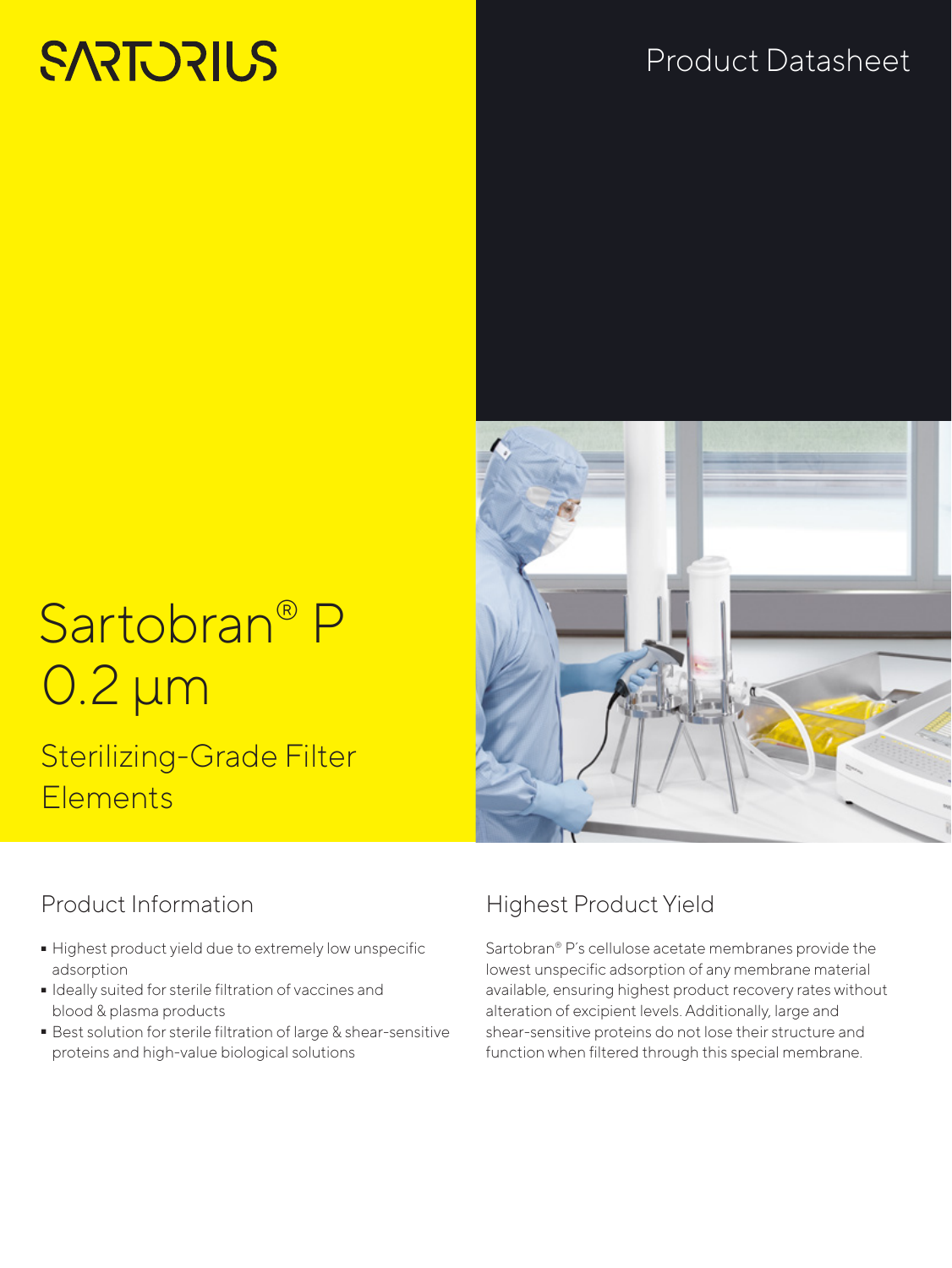## Flexibility & Scalability

All Sartobran® P 0.2 μm filters are produced with the same type of membrane and identical materials of construction. The filter elements are available with various filtration areas from 0.015  $m^2$  | 0.54 ft<sup>2</sup> up to 1.8  $m^2$  | 19.4 ft<sup>2</sup> for simple and predictable scale-up as well as great process flexibility.

## **Compatibility**

Sartobran® P 0.2 μm filter elements can be used over pH range 4 – 8 thereby covering the vast majority of biopharmaceutical applications.

### Applications

- Coagulation factors, Albumin, lgG
- Bacterial, viral & mRNA-based vaccines<br>- Bioprocessed pharmaceuticals<br>- Ophthalmics
- Bioprocessed pharmaceuticals
- 
- Ophthalmics<br>• Purified prote - Purified protein solutions
- 
- Biological fluids<br>• Fluids containin - Fluids containing preservatives

# Technical Specifications

| Services |
|----------|
|          |
|          |
|          |

Sartorius Confidence® Validation Services is the perfect complement to Sartobran® P.

Our services provide

- **Extractables and leachables services**<br>• Microbiological testing
- 
- Microbiological testing<br>■ Physicochemical testin  $\blacksquare$  Physicochemical testing<br>

in compliance with regulatory requirements. Our local teams of validation experts support you with our tailored and consultative approach to determine the most costeffective solution and give you the confidence you need to succeed.

| <b>Available Sizes</b>                     | <b>Filtration Area</b>                     | Max. Diffusion at 2.5 bar   36 psi<br>[m]/min] | Min. Bubble Point<br>[bar   psi] |  |  |
|--------------------------------------------|--------------------------------------------|------------------------------------------------|----------------------------------|--|--|
| Cartridges   Maxicaps®   T-Style Maxicaps® |                                            |                                                |                                  |  |  |
| Size 0.5 (Only Cartridges)                 | 0.3 $m^2$   3.2 ft <sup>2</sup>            | 10                                             | 3.2   46                         |  |  |
| Size 1                                     | 0.6 $m^2$   6.5 ft <sup>2</sup>            | 15                                             | 3.2   46                         |  |  |
| Size 2                                     | 1.2 $m^2$   12.9 ft <sup>2</sup>           | 30                                             | $3.2$   46                       |  |  |
| Size 3                                     | 1.8 $m^2$   19.4 ft <sup>2</sup>           | 45                                             | 3.2   46                         |  |  |
|                                            |                                            |                                                |                                  |  |  |
| Mini Cartridge   Midicaps®                 |                                            |                                                |                                  |  |  |
| Size 7                                     | 0.05 m <sup>2</sup>   0.54 ft <sup>2</sup> | 3                                              | $3.2$   46                       |  |  |
| Size 8                                     | $0.1 \text{ m}^2$   1.1 ft <sup>2</sup>    | 4                                              | 3.2   46                         |  |  |
| Size 9                                     | 0.2 $m^2$   2.2 ft <sup>2</sup>            | 5                                              | $3.2$   46                       |  |  |
| Size O (Only Midicaps®)                    | 0.45 $m^2$   4.8 ft <sup>2</sup>           | 10                                             | 3.2   46                         |  |  |
|                                            |                                            |                                                |                                  |  |  |
| Capsules                                   |                                            |                                                |                                  |  |  |
| Size 4                                     | 0.015 $m^2$   0.16 ft <sup>2</sup>         | 1                                              | 3.2   46                         |  |  |
| Size 5                                     | 0.03 m <sup>2</sup>   0.32 ft <sup>2</sup> | 2                                              | $3.2$   46                       |  |  |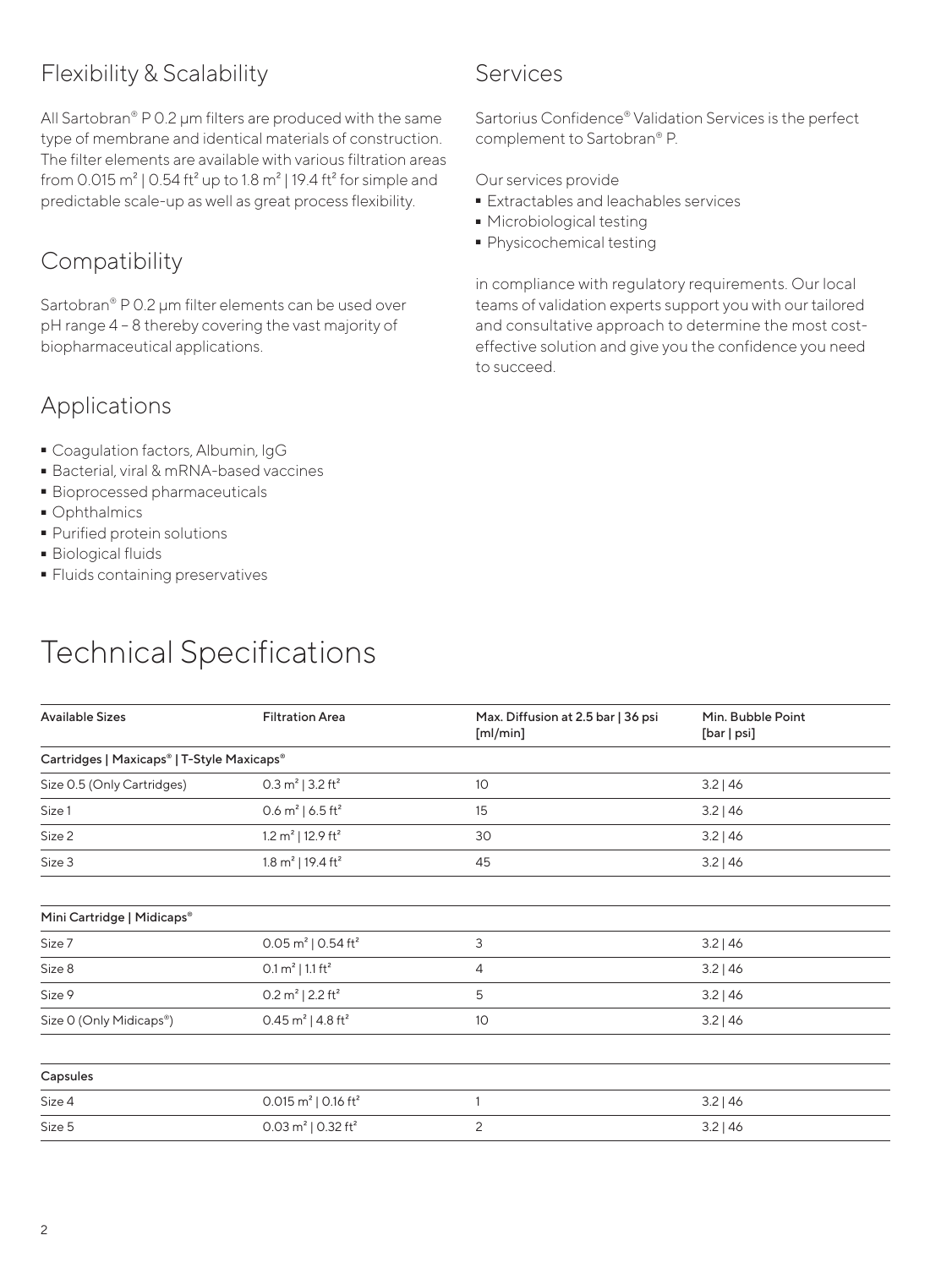## Max. Allowable Differential Pressure

#### Cartridges | Mini Cartridges 5 bar | 72.5 psi at 20°C

2 bar | 29 psi at 80°C

#### T-Style Maxicaps® | Maxicaps® | Midicaps®

5 bar | 72.5 psi at 20°C 3 bar | 43.5 psi at 50°C

#### Capsules

4 bar | 58 psi at 20°C 2 bar | 29 psi at 50°C

## Max. Operating Pressure

Cartridges | T-Style Maxicaps® | Maxicaps® | Midicaps® | Mini Cartridges 5 bar | 72.5 psi at 20°C

Capsules 4 bar | 58 psi at 20°C

#### **Materials**

Prefilter Membrane Cellulose Acetate

Endfilter Membrane Cellulose Acetate

#### Support Fleece Polypropylene

Core Polypropylene

End Caps Polypropylene

Capsule Housing Polypropylene

O-Ring Silicone (optional EPDM or Fluoroelastomer)

Filling Bell Polycarbonate

## Max. Allowable Back Pressure

2 bar | 29 psi at 20°C (for all elements)

## Pore Size Combination

0.45 μm + 0.2 μm

### Regulatory Compliance

- Each individual element is tested for integrity by Bubble Point and Diffusion test
- Fully validated as sterilizing-grade filters according to<br>
current ASTM F-838 guidelines<br>
 Designed, developed and manufactured in accordance current ASTM F-838 guidelines
- Designed, developed and manufactured in accordance with an ISO 9001 certified Quality Management System
- Meet or exceed the requirements for WFI quality standards set by the current USP
- Non-pyrogenic according to USP Bacterial Endotoxins<br>• Pass USP Plastic Class VI Test
- 
- Pass USP Plastic Class VI Test  $\bullet$  Non-fiber releasing according to 21 CFR<br>

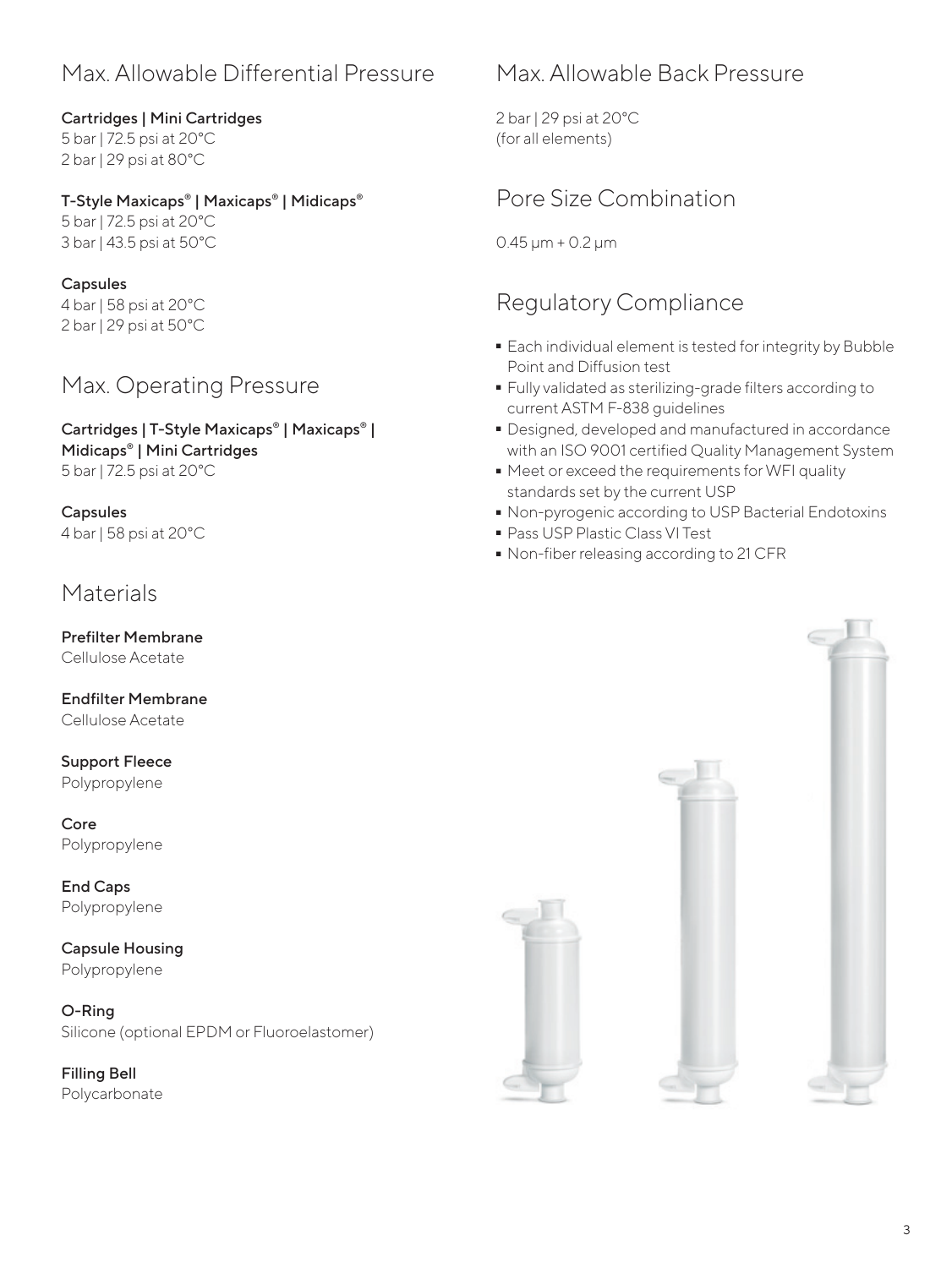## Sterilization

#### Cartridges | Mini Cartridges

In-Line Steam Sterilization Max. 134 °C, 0.3 bar, 20 min Min. 25 Sterilization Cycles

or

## Autoclaving

Max. 134°C, 2 bar, 30 min Min. 25 Sterilization Cycles

#### Maxicaps® | Midicaps® | Capsules

Autoclaving Max. 134°C, 2 bar, 30 min Min. 25 Sterilization Cycles (Maxicaps® | Midicaps®) Min. 3 Sterilization Cylcles (Capsules)

#### T-Style Maxicaps®

Autoclaving Max. 134°C, 2 bar, 30 min Min. 25 Sterilization Cycles

## Performance

#### Water Flow Rates of Midicaps® with SS Adapter



#### Water Flow Rates of Cartridges and Maxicaps®



Standardized at 20°C

#### Protein Binding



## Technical References

Validation Guide SPK5726-e Extractables Guide 100002449247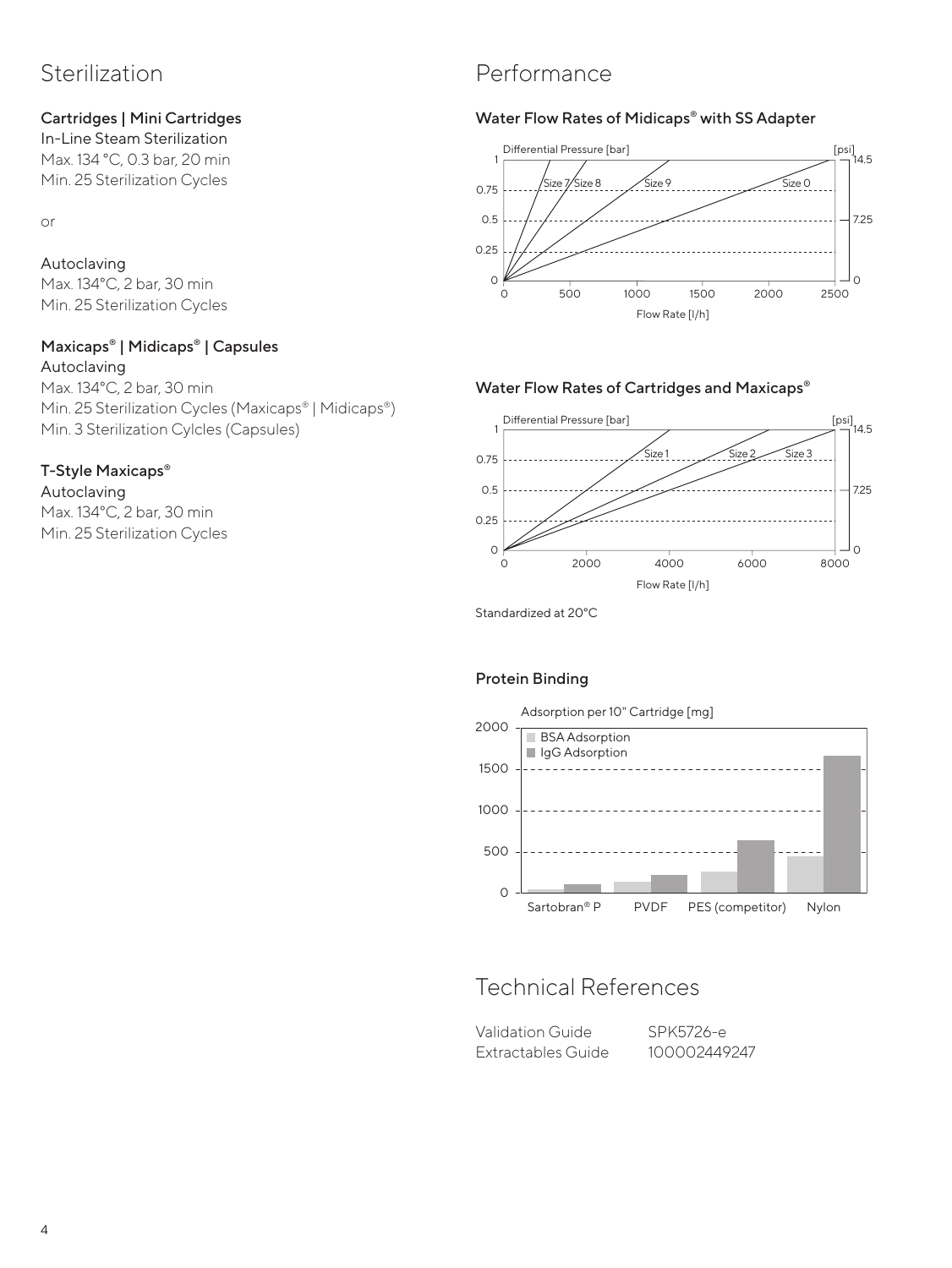## Ordering Information

**3:** 1.8 m<sup>2</sup> | 19.4 ft<sup>2</sup> (30")



#### Mini Cartridge





| Cartridge                                                                                                                                                                                                    |                                                                                                                                                                                                                     |
|--------------------------------------------------------------------------------------------------------------------------------------------------------------------------------------------------------------|---------------------------------------------------------------------------------------------------------------------------------------------------------------------------------------------------------------------|
| 523                                                                                                                                                                                                          |                                                                                                                                                                                                                     |
| Adapter<br>21: double open end with flat gaskets<br>25: 2 flange bayonet adapter with 226 double O-ring<br>27: bayonet adapter with 222 double O-ring<br>28: 3 flange bayonet adapter with 222 double O-ring | <b>Filter Size</b><br>0: 0.3 $m^2$   3.2 ft <sup>2</sup> (5")<br>1: 0.6 $m^2$   6.5 ft <sup>2</sup> (10")<br>2:1.2 m <sup>2</sup>   12.9 ft <sup>2</sup> (20")<br>3:1.8 m <sup>2</sup>   19.4 ft <sup>2</sup> (30") |

(Standard with silicone O-ring, optionally with EPDM O-ring. Example 5232507H2---EP)



O: ½" single stepped hose barb F: ¾" tri-clamp 25 mm

(Optionally with vent valve design for connection to integrity tester. Example: 5237307H1--OOIT)

F: ¾" tri-clamp 25 mm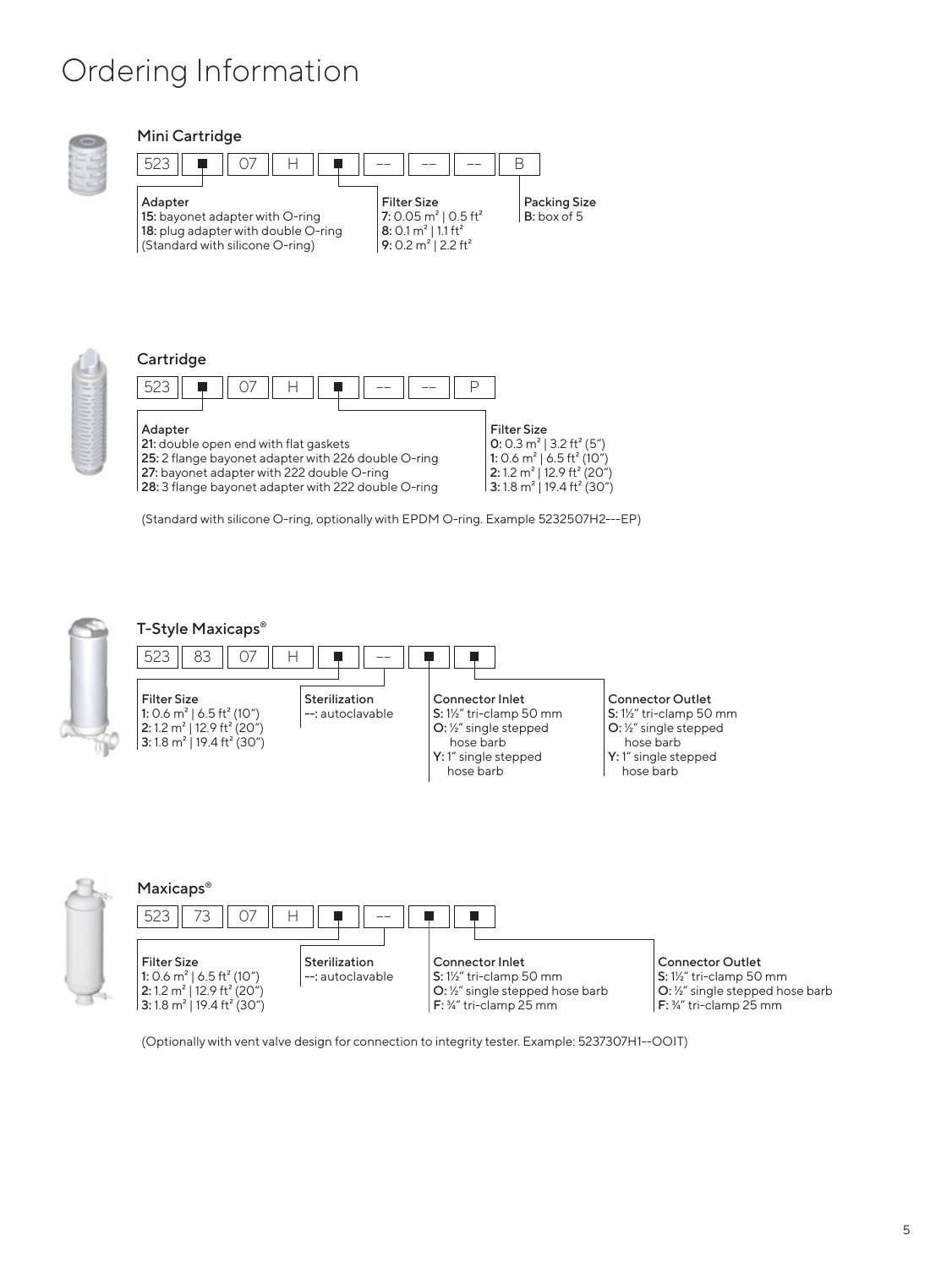

|  | <b>Midicaps</b> |  |
|--|-----------------|--|
|  |                 |  |



#### Capsules



(with filling bell)

Check the availability of your desired configuration with your Sartorius sales representative or online at www.sartorius.com